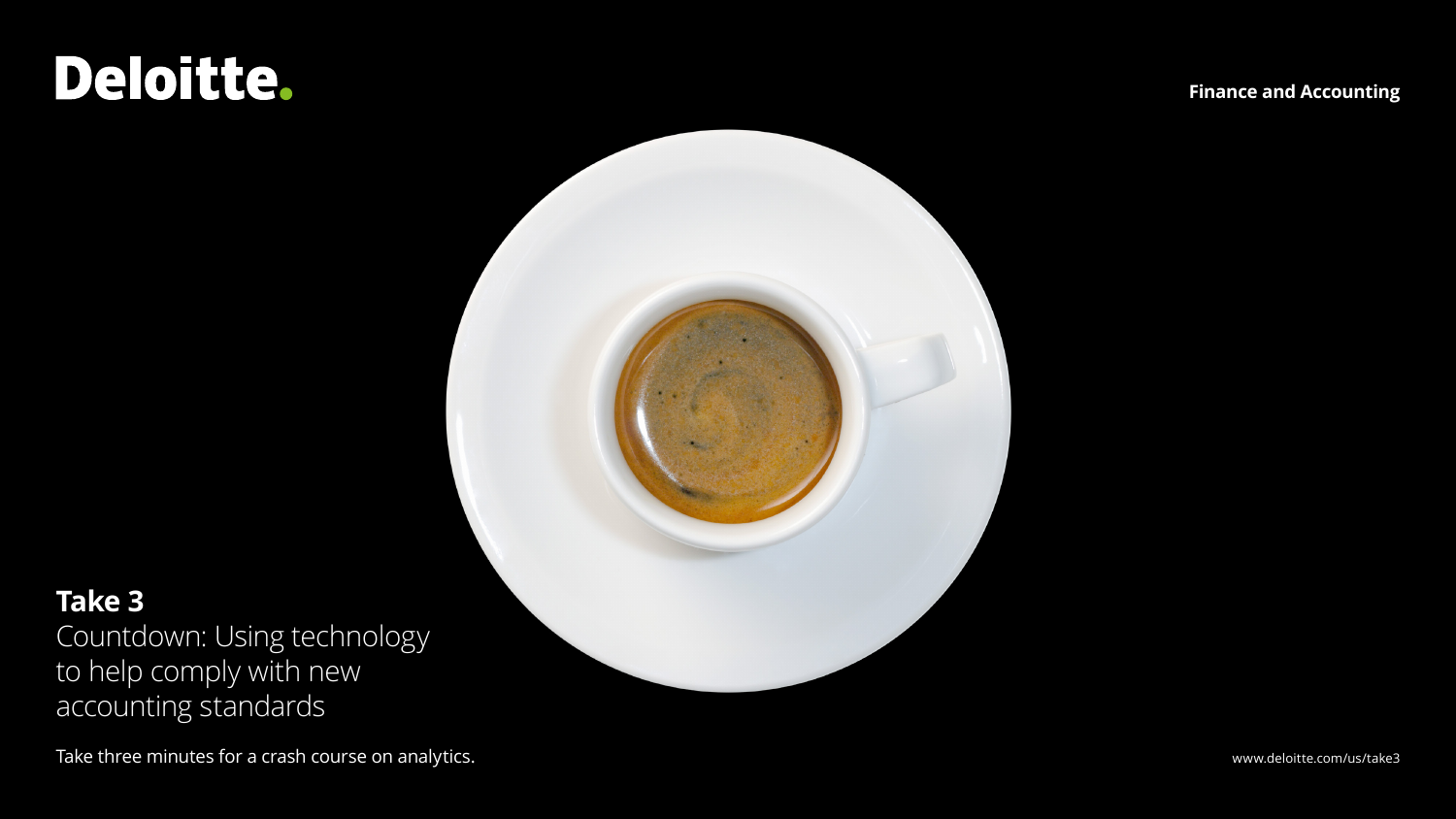## The new accounting standard for revenue is just the beginning—changes to lease accounting are up next.

Two new accounting standards— *Revenue from Contracts with Customers* and *Leases*—may be the most significant changes to U.S. Generally Accepted Accounting Principles ("GAAP") in years, affecting many U.S. companies. Some corporate leaders are discovering that complying with the new standards is more complex than they had initially thought.

Companies—especially large multi-nationals are likely to have contracts located all over the world, written in local languages and following local legal norms, which are stored on various computer systems and in file drawers.

These are among the many factors that complicate the task of effectively assembling and evaluating contracts and agreements to reach accounting conclusions under these new accounting standards. Even companies that believe that their financial statements will not be affected must go through the process to demonstrate that there's no impact, which could be time consuming as well.

With deadlines fast approaching, companies need a way to expedite compliance, including centralizing and digitizing underlying records, while laying the groundwork for a more streamlined ongoing accounting process to support business decisions.

Calendar-year public companies must comply with the *Revenue from Contracts with Customers* standard beginning January 1, 2018, and the *Leases* standard beginning January 1, 2019. Private companies have an additional year to comply.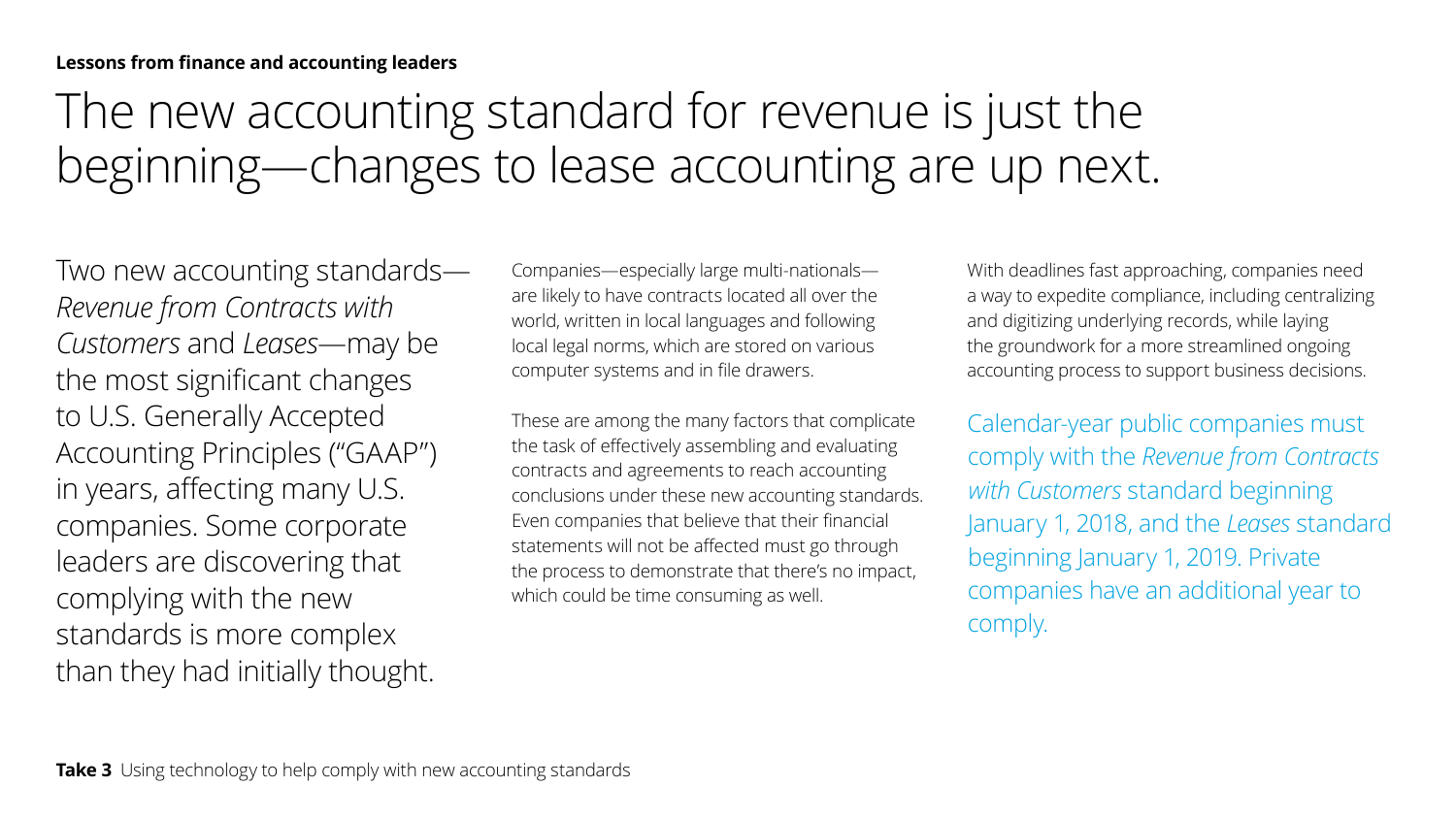#### **Lessons from finance and accounting leaders**

### Using analytics and cognitive technologies to support compliance

While the task may be monumental, analytics and cognitive tools can greatly accelerate compilation, evaluation, and decision processes —and ultimately, compliance.

#### **Analyze thousands, not dozens**

Ensuring that contract terms are properly recognized under the new accounting standards requires evaluating a significant number of contracts. Cognitive technology can "read" the text and pull out key terms that inform the new accounting. Hundreds or thousands of contracts, written in various languages and formats, can be analyzed in a fraction of the time required by less technically advanced methods.

#### **Always learning**

Cognitive document readers continuously "learn" as they review more and more documents. This means that over time, the machine reader will encounter a decreasing number of exceptions that must be evaluated by a human.

#### **Nonstop accuracy**

By simulating human thinking using cognitive tools, companies can automate much of the process of determining the correct journal entries and identifying outliers. Of course, a technical accounting expert should guide the development, review, and testing to ensure reliability.

#### **End-to-end visibility**

The effect of these accounting standards goes far beyond financial reporting. Implementation will

likely require a significant effort for many companies, demanding collaboration across IT, Sales, Tax, Investor Relations, and Human Resources. For global organizations, effective project management will require a deep understanding of global operations and capability to coordinate efforts across regions.

#### **Smarter business decisions**

While the transition to the new standards may be difficult, company key stakeholders will likely gain lasting benefits. With contracts digitized and centrally located, they can see how the structure and terms of their current contracts drive their financial reporting, revealing potential opportunities for contract renegotiation and trends across customers and vendors. They may also be able to identify and correct inconsistencies across the company.